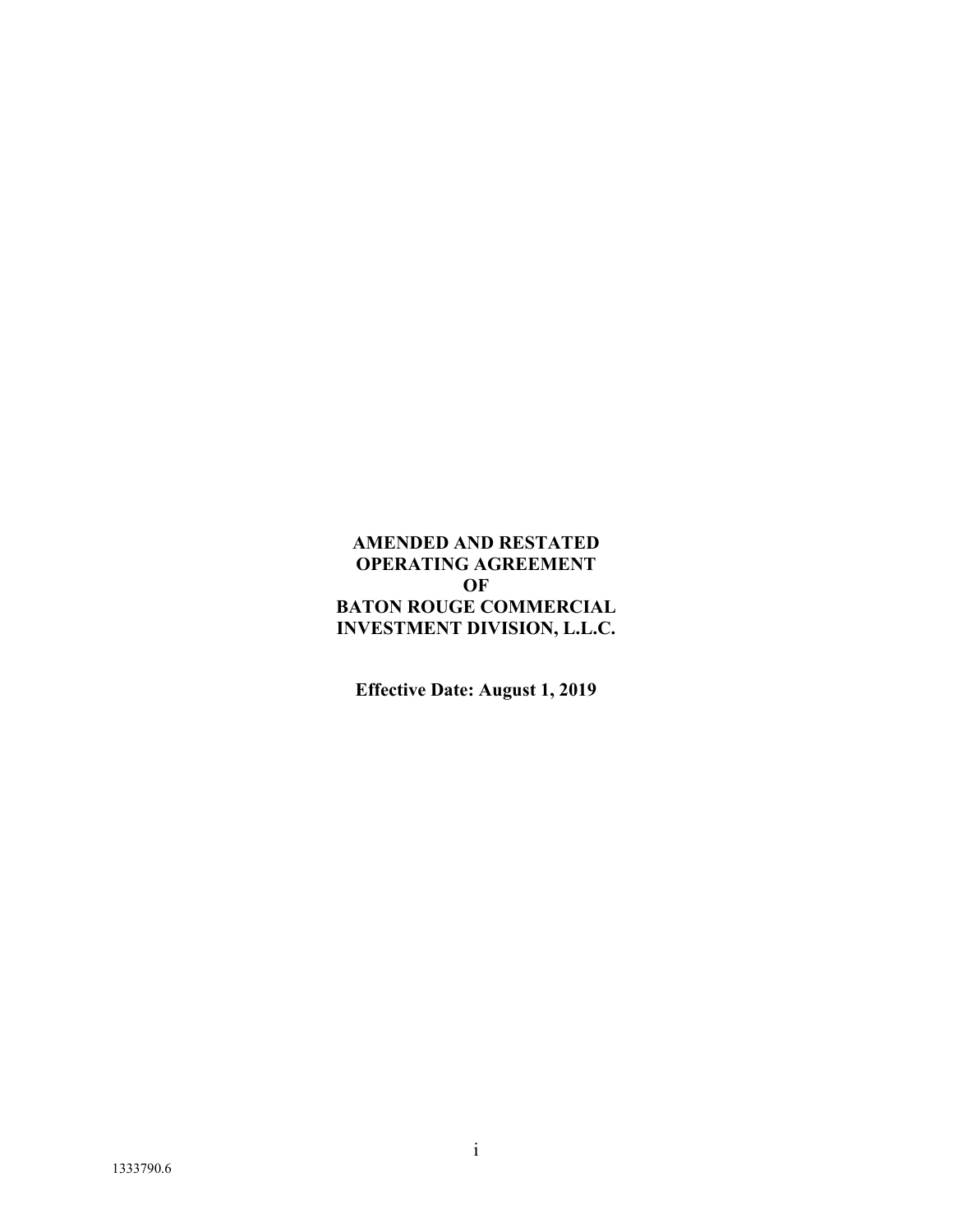# **Table of Contents**

Page

| Section 1.1 |                                                                          |
|-------------|--------------------------------------------------------------------------|
| Section 1.2 |                                                                          |
| Section 1.3 |                                                                          |
| Section 1.4 |                                                                          |
| Section 1.5 |                                                                          |
|             |                                                                          |
|             |                                                                          |
|             | ARTICLE 4 Transfer of Membership, Cessation of Membership, Dissolution 2 |
| Section 4.1 |                                                                          |
| Section 4.2 |                                                                          |
| Section 4.3 |                                                                          |
| Section 4.4 |                                                                          |
|             |                                                                          |
| Section 5.1 |                                                                          |
| Section 5.2 |                                                                          |
| Section 5.3 |                                                                          |
|             |                                                                          |
| Section 5.5 |                                                                          |
|             |                                                                          |
| Section 6.1 |                                                                          |
| Section 6.2 |                                                                          |
| Section 6.3 |                                                                          |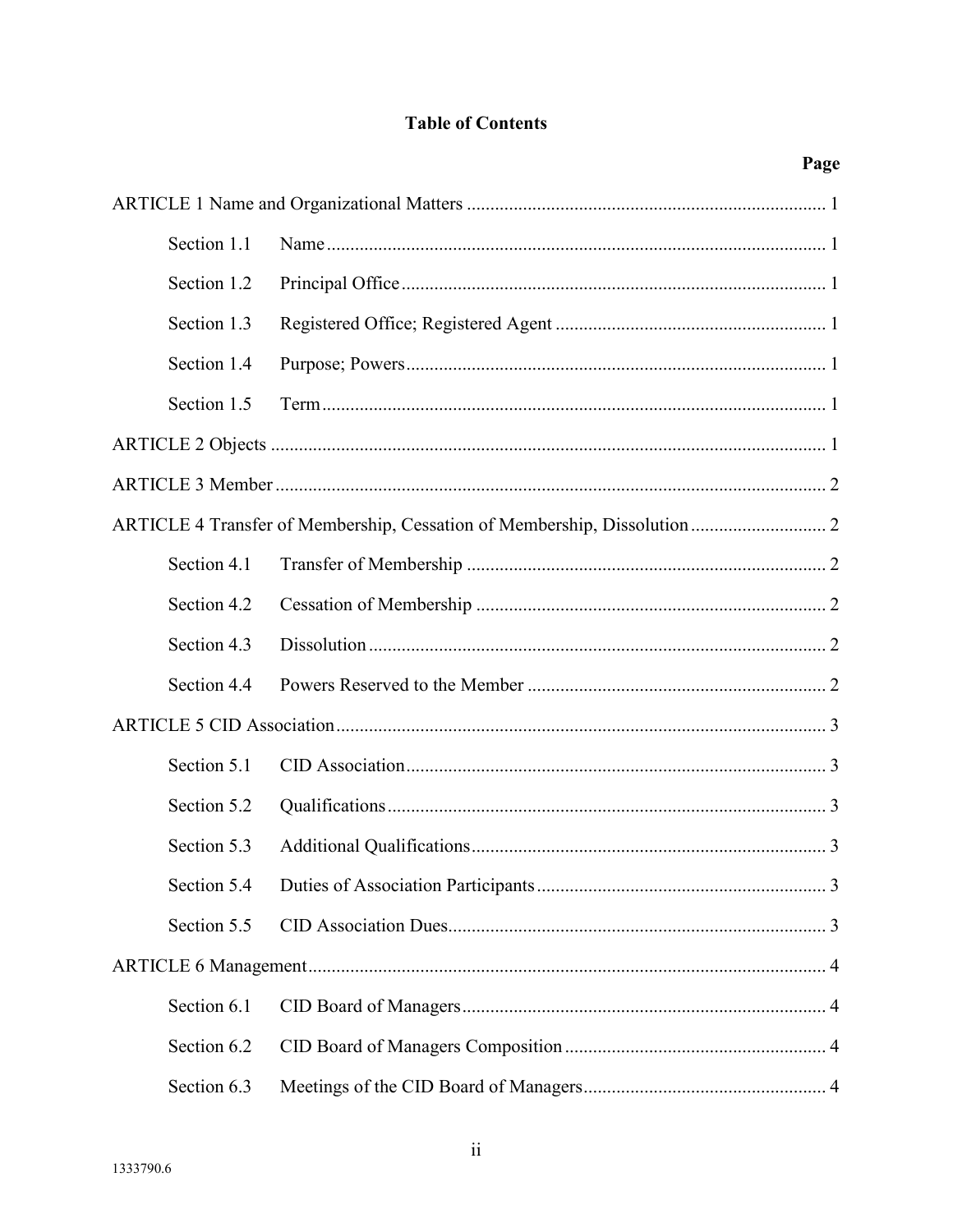| Section 6.4 |                                                                |  |
|-------------|----------------------------------------------------------------|--|
| Section 6.5 |                                                                |  |
| Section 6.6 |                                                                |  |
| Section 6.7 | Limitation on Single Firm's Simultaneous Board Participation 4 |  |
| Section 6.8 |                                                                |  |
| Section 6.9 |                                                                |  |
|             |                                                                |  |
| Section 7.1 |                                                                |  |
| Section 7.2 |                                                                |  |
| Section 7.3 |                                                                |  |
| Section 7.4 |                                                                |  |
| Section 7.5 |                                                                |  |
| Section 7.6 |                                                                |  |
| Section 7.7 | Resignation, Removal and Replacement of Partnership            |  |
| Section 7.8 |                                                                |  |
|             |                                                                |  |
|             |                                                                |  |
| Section 9.1 |                                                                |  |
| Section 9.2 |                                                                |  |
| Section 9.3 |                                                                |  |
| Section 9.4 |                                                                |  |
| Section 9.5 |                                                                |  |
| Section 9.6 |                                                                |  |
| Section 9.7 |                                                                |  |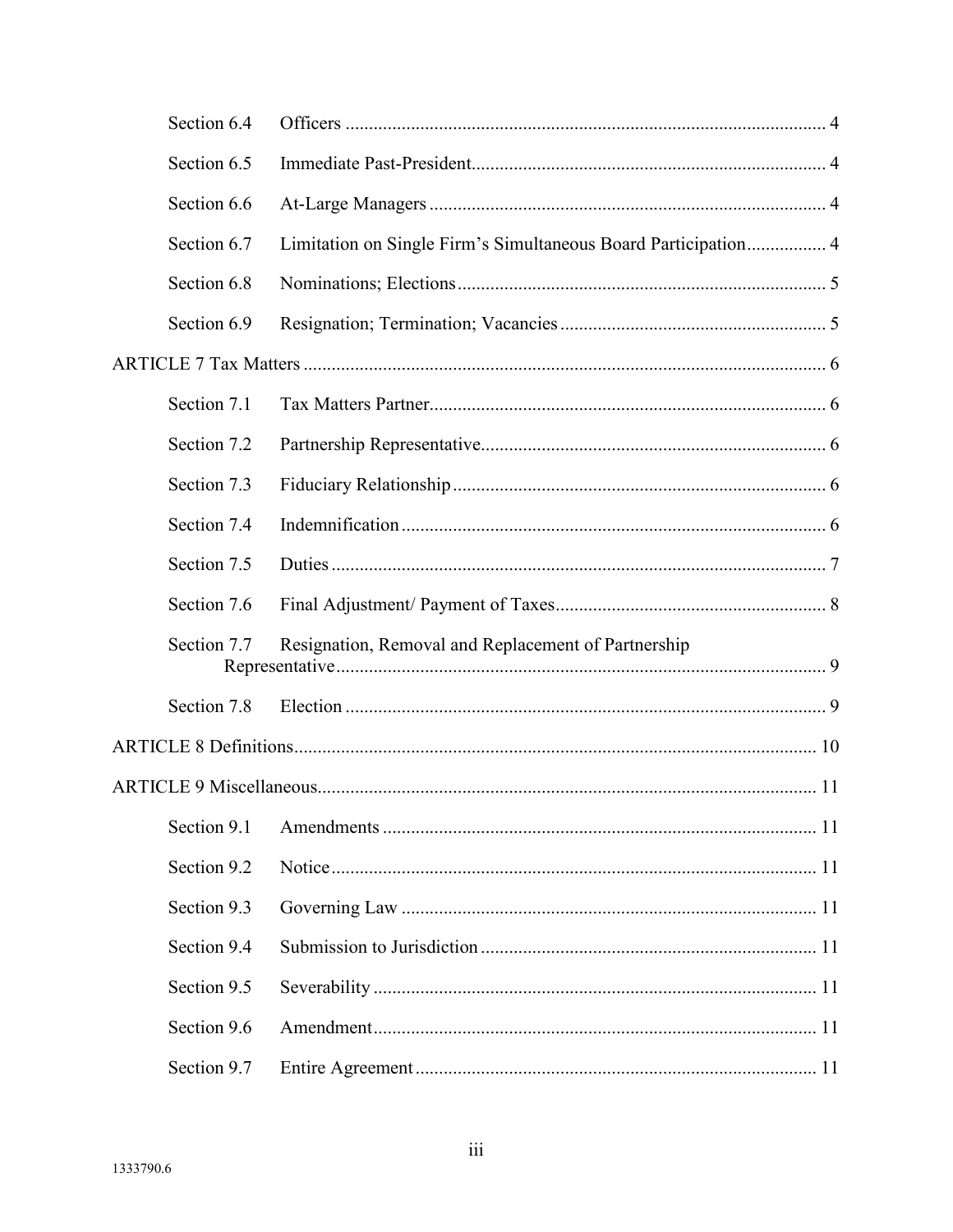This Operating Agreement (the "Agreement") of the Baton Rouge Commercial Investment Division, L.L.C. (the "Company" or "CID") is made effective as of the first  $(1<sup>st</sup>)$  day of August, 2019.

#### **ARTICLE 1 Name and Organizational Matters**

**Section 1.1 Name**. The name of the Company is the Commercial Investment Division of the Greater Baton Rouge Association of REALTORS®.

**Section 1.2 Principal Office**. The principal office of the Company in the State of Louisiana shall be located at 14101 Perkins Road, Baton Rouge, Louisiana 70810. The Company may have such other offices, either within or without the State of Louisiana, as the CID Board of Managers (as that term is hereinafter defined) may designate or as the business of the Company may require.

**Section 1.3 Registered Office; Registered Agent**. The registered office of the Company, required by the Louisiana Limited Liability Company Law to be maintained in the State of Louisiana, may, but need not, be identical with the principal office in the State of Louisiana. The address of the initial registered office of the Company is 14101 Perkins Road, Baton Rouge, Louisiana 70810 and the initial registered agent at such address is Kenneth Damann. The registered office and the registered agent may be changed from time to time by action of the Member(s) and by filing the prescribed form with the Louisiana Secretary of State.

**Section 1.4 Purpose; Powers**. The Company is established as a non-profit arm of the Greater Baton Rouge Association of REALTORS®, Inc. It shall be the purpose of this division to serve as a supplement to the services of the Greater Baton Rouge Association of REALTORS®, Inc. in upgrading professional business practices and standards in commercial and investment real estate brokerage through on going education and communication. In the event of any conflict, the National Association of REALTORS® Code of Ethics and the Greater Baton Rouge Association of REALTORS® bylaws shall prevail. The Company shall have all the powers necessary or convenient to carry out the purposes for which it is formed, including the powers granted by the Louisiana Act.

**Section 1.5 Term**. The term of the Company commenced on the date and time the Certificate of Formation was filed with the Secretary of State of the State of Louisiana and shall continue in existence perpetually or until any earlier date when the Company is terminated in accordance with the provisions of this Agreement or as provided by law.

### **ARTICLE 2 Objects**

The objects of the CID shall be:

To unite those REALTORS® who are engaged in buying, selling, renting, or leasing for others and for compensation the lands, buildings, and other facilities involved in the commercial and investment real estate business.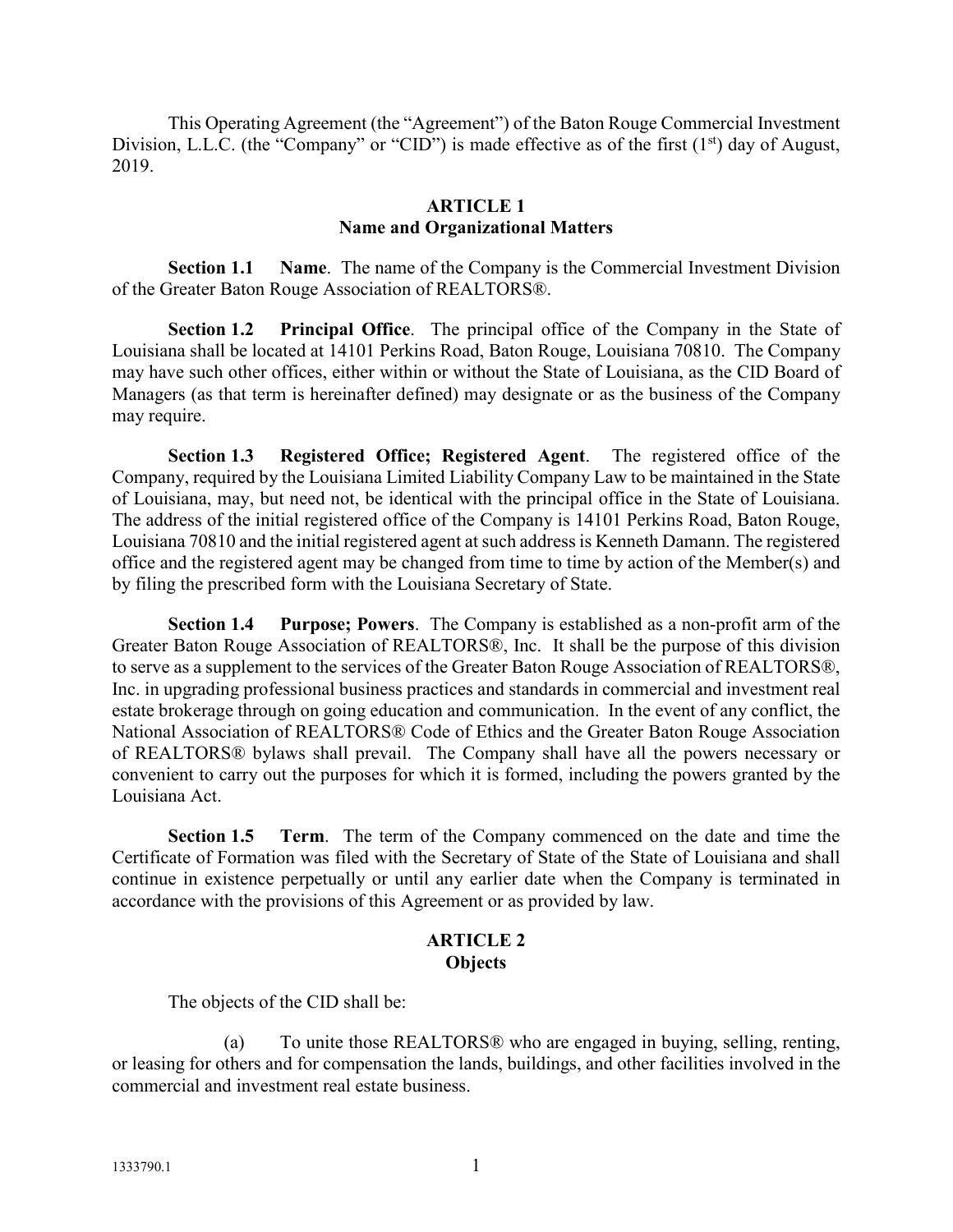(b) To foster knowledge, education, integrity, and quality workmanship in the fields of the commercial and investment real estate business.

(c) To encourage exchange of specialized information relating to the practice of commercial and investment brokerage among the members of the CID.

(d) To encourage exchange of specialized information relating to the practice of commercial and investment brokerage among non-members of the CID and non-members of the Association of REALTORS® through networking at CID sponsored education and events so as to encourage future membership or sponsorship in CID.

(e) To encourage CID members and supporters to take an active role in supporting our local community and state through participation in economic development, fostering professional relationships with our universities and governments.

## **ARTICLE 3 Member**

The sole member of the Company is the Greater Baton Rouge Association of REALTORS®, Inc. (the "Member"), which has made an initial capital contribution to the Company of \$100.00 dollars.

## **ARTICLE 4**

# **Transfer of Membership, Cessation of Membership, Dissolution**

**Section 4.1 Transfer of Membership**. The Member is prohibited from transferring its membership interest in the Company except to an entity that is wholly owned by the Member.

**Section 4.2 Cessation of Membership**. The Member shall cease to be a member of the Company only upon the Member's dissolution. The Member shall not cease to be a member for any reason other than as specifically provided herein.

**Section 4.3 Dissolution**. Upon dissolution of the Company, the Company's affairs shall be wound up, and the assets of the Company shall be distributed, with reasonable promptness, in the following order:

(a) To pay or provide for the payment of all Company liabilities to creditors other than the Member, and liquidating expenses and obligations; then

- (b) To pay debts owing to the Member other than for capital and profits; then
- (c) To pay debts owing to the Member in respect to capital; then
- (d) To pay debts owing to the Member in respect to profits.

**Section 4.4 Powers Reserved to the Member**. All powers to direct the business of the Company not otherwise conferred to the CID Board of Managers by the law, the Articles of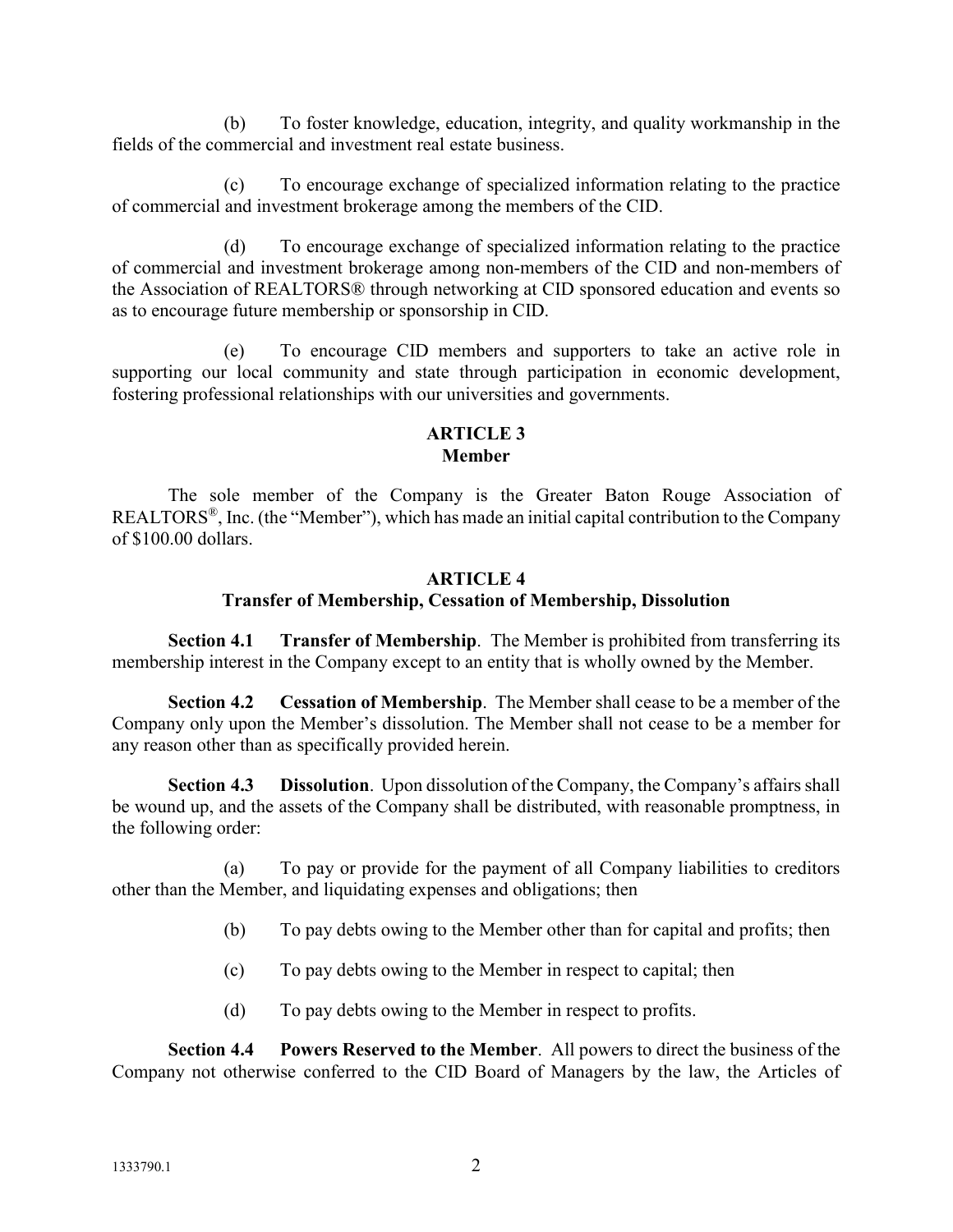Organization, or by this Agreement and which are typically reserved to the Member are hereby reserved by the Member.

#### **ARTICLE 5 CID Association**

**Section 5.1 CID Association**. The CID Association shall consist of Association Members, Association Affiliates, and Non-Member Associates, who shall meet the respective qualifications defined below. Association Members, Association Affiliates and Non-Member Associates shall be individuals only, and their participation in the CID Association is subject to approval by the CID Board of Managers. The annual dues for each level of participation in the CID Association shall be set by the CID Board of Managers. Dues must be timely paid for a member to remain in good standing.

#### **Section 5.2 Qualifications**.

(a) Association Members: Any REALTOR® who is a member in good standing of the Greater Baton Rouge Association of REALTORS® may be an Association Member. Association Members should be, but are not required to be, primarily engaged in sales, leasing, exchange, appraisal, or other activities related to commercial, investment, or business properties. Association Members shall have voting rights.

(b) Association Affiliate: Any non-REALTOR® who is a member in good standing of the Greater Baton Rouge Association of REALTORS® may be an Association Affiliate. Association Affiliates shall not have voting rights.

(c) Non-Member Associate: Any individual whose skills, knowledge, experience and interest are consistent with the objects of the CID Association and who is not a member of the Greater Baton Rouge Association of REALTORS® may be a Non-Member Associate. Non-Member Associates shall not have voting rights. No member of the Greater Baton Rouge Association of REALTORS® may be a Non-Member Associate. Notwithstanding anything herein to the contrary, the fees and costs to be assessed to Non-Member Associates may vary between Non-Member Associates.

**Section 5.3 Additional Qualifications**. The CID Board of Managers may from time to time establish specific qualifications for Association Members, Association Affiliates, and Non-Member Associates within the criteria herein established.

**Section 5.4 Duties of Association Participants**. Association Members, Association Affiliates and Non-Member Associates shall uphold the rules and regulations of the CID Association, accept the decisions of its various officers, the CID Board of Managers, and Committees, and abide by their rulings in connection with the business of the Company.

**Section 5.5 CID Association Dues**. The CID Board of Managers shall determine the fees and costs to be assessed to Association Members, Association Affiliates and Non-Member Associates.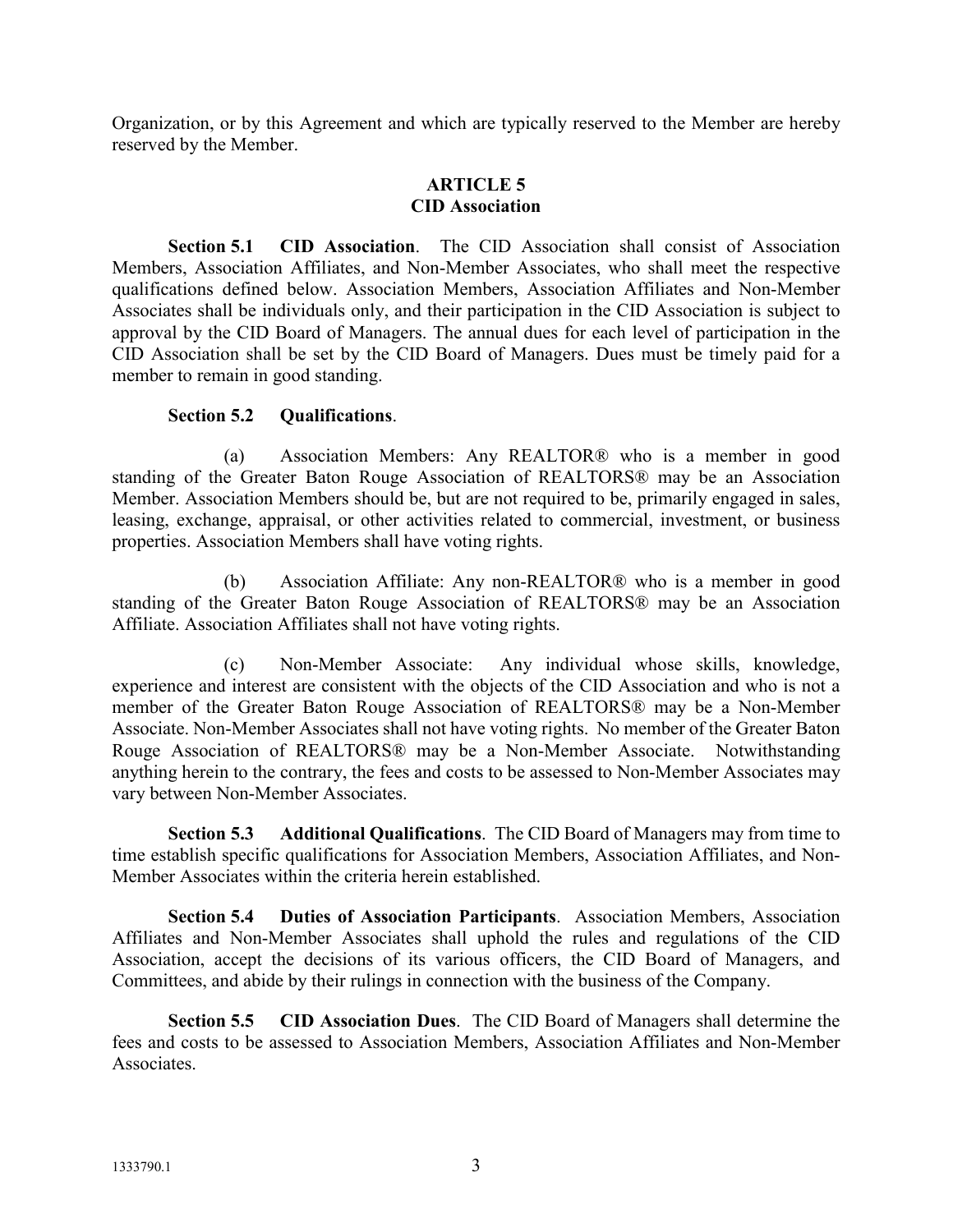#### **ARTICLE 6 Management**

**Section 6.1 CID Board of Managers**. Except as otherwise specifically provided in this Agreement, the business of the Company shall be conducted under the exclusive management of the CID Board of Managers which shall have the authority to act on behalf of the Company in all matters. Each Manager shall be an individual and shall be elected to serve for a term of one (1) year, beginning on January 1 of such year and ending on December 31 of such year. No Manager shall be paid any compensation for his or her services as a member of the CID Board of Managers.

**Section 6.2 CID Board of Managers Composition**. The CID Board of Managers shall be comprised of seven (7) Managers, each of whom shall be an Association Member, an Association Affiliate or Non-Member Associate as described above. Four (4) Managers shall be Association Members. The remaining three (3) Managers may be any combination of Association Affiliates and Non-Member Associates.

**Section 6.3 Meetings of the CID Board of Managers**. The CID Board of Managers shall designate a regular time and place of meeting. The CID Board of Managers shall conduct business only when a quorum is present. There shall be a quorum when a majority of the Managers are present. Any properly conducted business shall be binding on the Company and the CID Association.

**Section 6.4 Officers**. The Officers of the Company shall be the President and the President-Elect. The Officers shall be elected for a term of one (1) year. No officer shall be paid any compensation for his or her services as such.

(a) President. The President shall preside at all meetings of members of the CID Board of Managers and of all meetings of the CID Association and have general charge of the affairs and business of the Company, subject, however to the control of the CID Board of Managers. The President shall be an ex officio member of all committees and shall also act as Chairperson of the CID Board of Managers.

(b) President-Elect. The President-Elect shall serve as acting-President in the absence, refusal or inability of the President to act. The President-Elect shall automatically become the President in the year following the President-Elect's service as President-Elect.

**Section 6.5 Immediate Past-President**. The individual who held the position of President in the immediately preceding year shall serve as a Manager in the subsequent year and shall hold the title of Immediate Past-President.

**Section 6.6 At-Large Managers**. The four (4) Managers on the CID Board of Managers who are not the President, President-Elect, or Immediate Past-President shall be Managers-at-large.

**Section 6.7 Limitation on Single Firm's Simultaneous Board Participation**. No more than two (2) members from the same brokerage firm may serve on the CID Board of Managers simultaneously.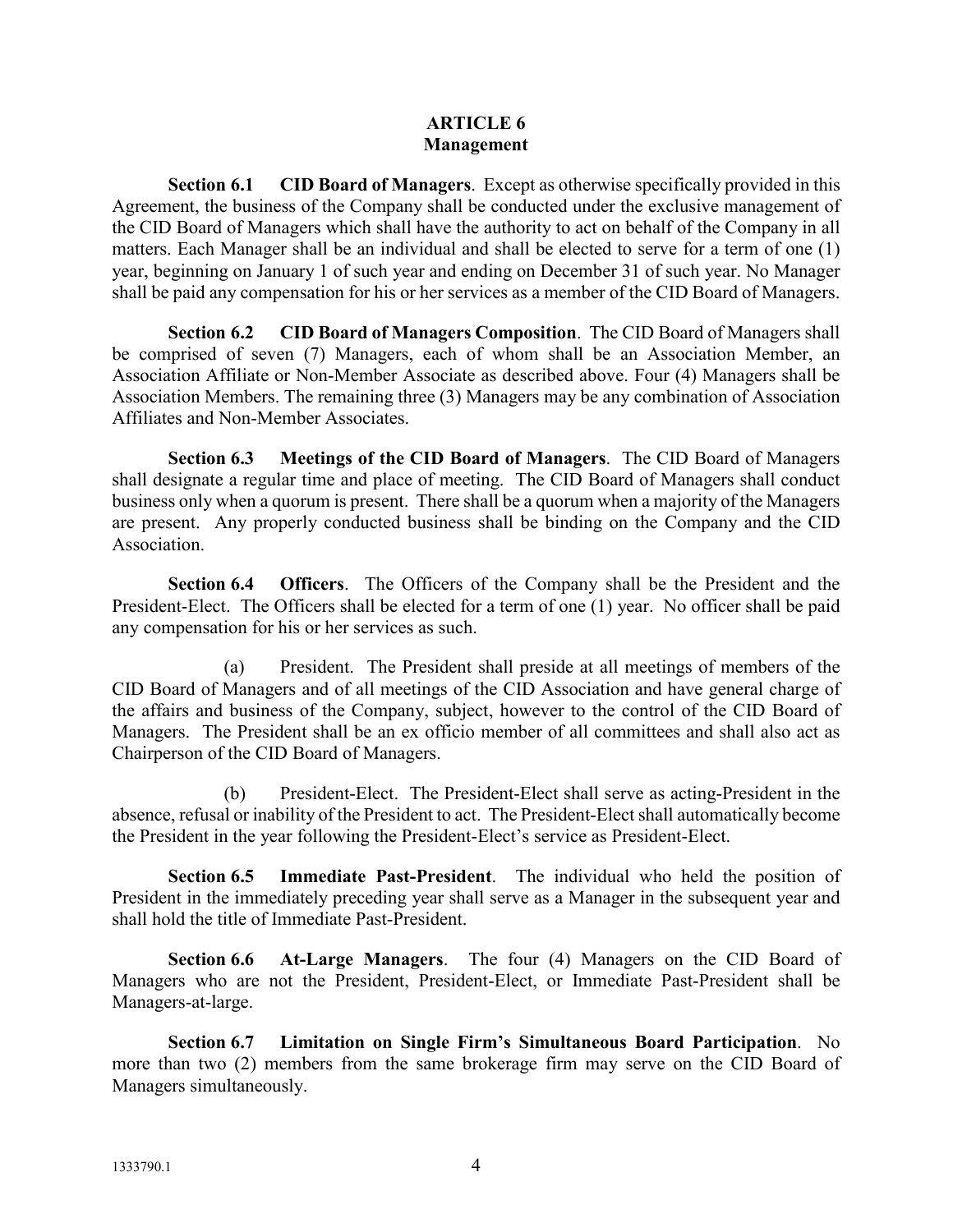**Section 6.8 Nominations; Elections**. The CID Board of Managers shall be elected by Association Members annually pursuant to the following procedure:

(a) Nominating Committee. The President shall create a Nominating Committee which shall have the duty of nominating qualified individuals to fill each of the open seats on the CID Board of Managers and each of the open Officer positions. The Nominating Committee shall be comprised of at least three (3) Association Members. Neither the President nor the President-Elect may serve on the Nominating Committee.

(b) Nominating Procedure. The Nominating Committee shall request nominations from the CID Association. Notwithstanding anything herein to the contrary, for the election to occur in 2019, the Nominating Committee shall recommend a slate of six (6) nominees to fill the four (4) Managers-at-large positions, and one (1) nominee for the role of President and one (1) nominee for the role of President-Elect. Beginning in 2020 and for each year thereafter, the Nominating Committee shall recommend a slate of six (6) nominees to fill the four (4) Managers-at-large positions, and one (1) nominee for the role of President-Elect. Association Affiliates and Non-Member Associates shall comprise no more than three (3) of the nominations.

(c) Timing. The timing of nominations and elections for the CID Board of Managers and Officers shall be identical to the timing of the nominations and elections of the Board of Directors and officers of the Member, as provided in the Bylaws of the Member.

(d) Voting Method. The method of voting for elections of the CID Board of Managers and Officers by Association Members shall be determined by the CID Board of Managers and may include analog ballots, electronic ballots, or a combination of the two.

(e) Elections; Determination. Upon the certification of the vote by the CID Board of Managers:

(i) The four (4) individuals nominated as Managers-at-large earning the most votes shall be declared the winners and shall serve as Managers for the coming year.

(ii) Upon approval by 60% of the votes cast, the nominee for President-Elect shall be duly elected. In the event that 60% of the votes cast by Association membership does not approve of the nominee(s), the Member shall appoint an individual meeting the qualifications required by this Agreement to serve as a President-Elect.

## **Section 6.9 Resignation; Termination; Vacancies**.

(a) A Manager may voluntarily resign his or her position by providing written notice of his or her election to do so to the President. Absence from two (2) consecutive meetings of the CID Board of Managers by a Manager without an excuse deemed valid by the CID Board of Managers shall be construed as resignation therefrom. Absence from three (3) meetings by any Manager in a calendar year shall be construed as resignation from the CID Board of Managers.

(b) A Manager may be terminated for any reason by the CID Board of Managers upon a vote of 85% of the Managers.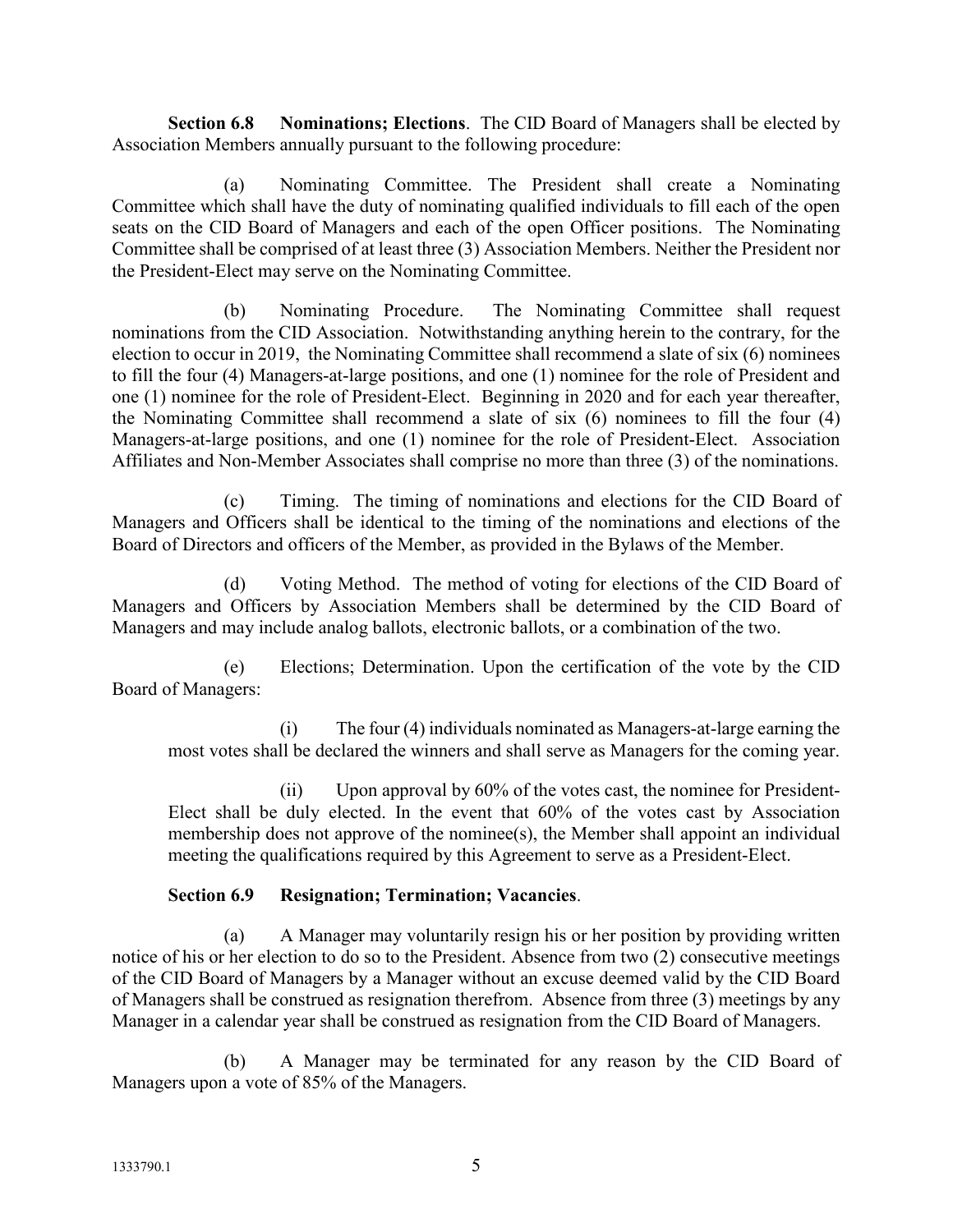(c) Should a Director transfer to another REALTOR® office, which has two Directors on the Board of Directors, or should a Manager's membership classification change from "Association Member" to "Non-member Associate" or "Association Affiliate" such that Association Members no longer comprise a majority of the Board, that Director's position will be then declared open and filled in the same manner as other vacancies.

(d) The President shall appoint an individual to fill any vacancy among the Officers and the CID Board of Managers that occurs prior to the end of the term, whether by resignation or termination. Such appointed individual must meet the qualifications outlined in this agreement and shall serve until the expiration of the term such individual was appointed to fulfill.

### **ARTICLE 7 Tax Matters**

**Section 7.1 Tax Matters Partner** . For tax years beginning prior to January 1, 2018, the Association Executive of Greater Baton Rouge Association of REALTORS® is hereby designated as the "Tax Matters Partner" for the Company. The Tax Matters Partner shall have all applicable duties and powers as hereinafter set forth for the Partnership Representative.

**Section 7.2 Partnership Representative**. For tax years beginning after December 31, 2017, the Members hereby designate the Association Executive of Greater Baton Rouge Association of REALTORS® as such named person (as defined in Section 7701 of the Code and Regulation Section 301.6223-1(b)) to serve as the "Partnership Representative" in accordance with Code Section 6223. Pursuant to Regulation Section 301.6223-1(c) the Company shall, or shall cause its tax return preparer to designate such named person as the Partnership Representative each year on the Company's tax return(s) along with any other forms required by the Service for such designation.

**Section 7.3 Fiduciary Relationship**. The relationship of the Partnership Representative to the Company and its Members is that of a fiduciary, and the Partnership Representative has a fiduciary obligation to perform its duties in such manner as will serve the best interests of the Company and its Members. All reasonable third party costs and expenses incurred by the Partnership Representative in serving as the Partnership Representative shall be Company expenses and shall be paid by the Company.

**Section 7.4 Indemnification**. The Company shall indemnify the Partnership Representative from and against judgments, fines, amounts paid in settlement, and expenses (including attorneys' fees) reasonably incurred in any civil, criminal or investigative proceeding in which he, she or it is involved or threatened to be involved by reason of being the Partnership Representative, provided that the Partnership Representative acted (or is acting) in good faith, within what is reasonably believed to be the scope of his, her or its authority and for a purpose which is reasonably believed to be in the best interests of the Company and the Members. The Partnership Representative shall not be indemnified under this provision against any liability to the Company or its Members to any greater extent than the indemnification allowed by this Article XI and/or state law. The indemnification provided hereunder shall not be deemed to be exclusive of any other rights to which those indemnified may be entitled under any applicable statute, agreement, vote of the Members, or otherwise.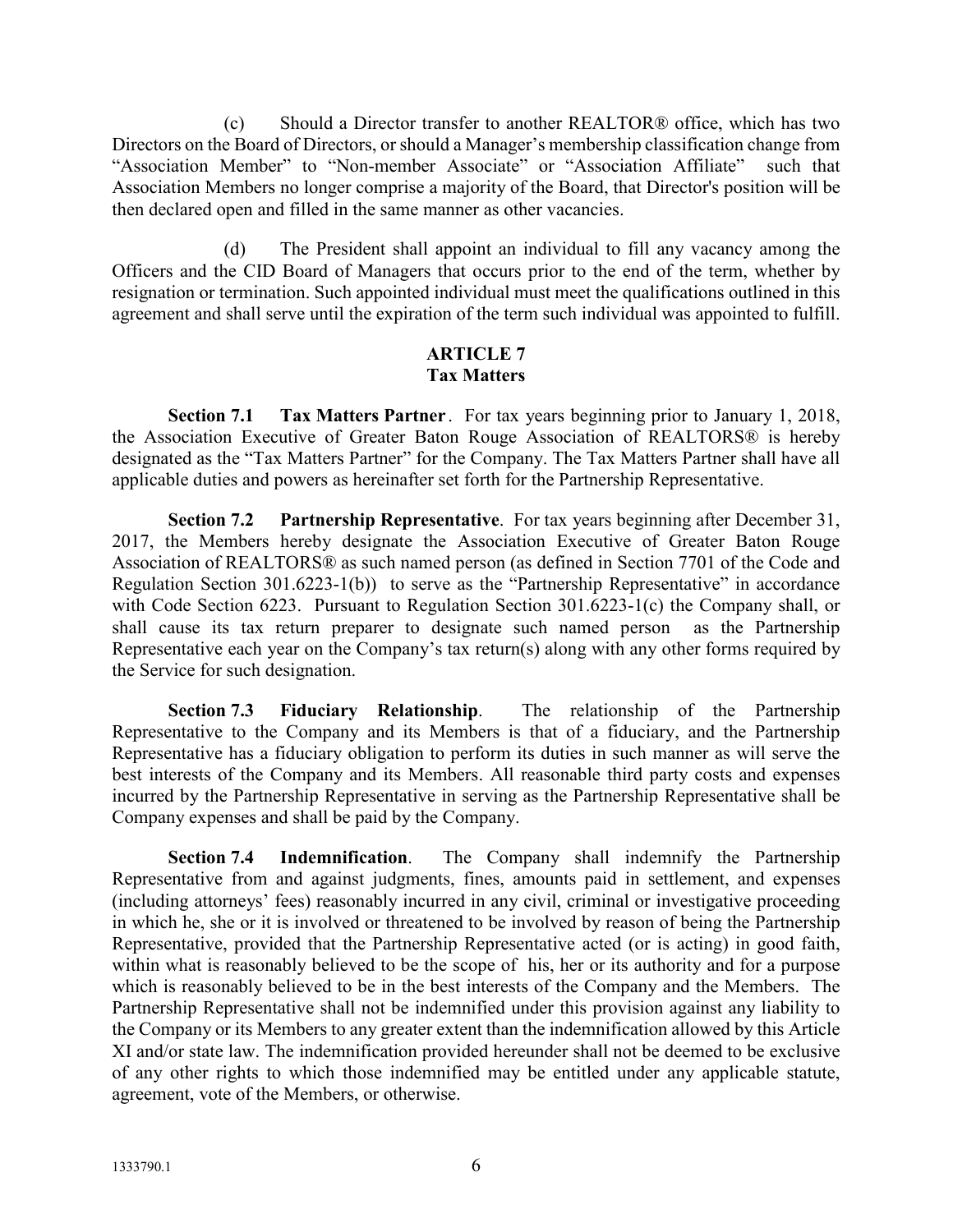#### **Section 7.5 Duties**.

(a) The Partnership Representative shall be responsible for dealings with the Service on all federal tax matters concerning the Company. The Partnership Representative l may timely designate, in accordance with the regulations, forms, instructions and other guidance of the Service, an individual which may act on behalf of the Partnership Representative as an agent of the Partnership Representative, provided that the Partnership Representative shall remain responsible for all such actions.

(b) The Partnership Representative shall promptly notify the Board of any correspondence from or contact with the Service, other than routine correspondence. The Partnership Representative shall keep the Members informed of all administrative and judicial proceedings and shall furnish to each Member who so requests in writing, a copy of each notice or other communication received by the Partnership Representative from the Service

(c) In the event that a claim against the Company is made by the Service (a "Claim") upon audit, the Partnership Representative shall, within 10 days after receiving notice of such Claim, notify the Board of the Claim (such notice being referred to as a "Claim Notice"). The Partnership Representative shall promptly furnish to the Board a copy of each notice or other communication received by the Partnership Representative from the Service. The Partnership Representative shall keep the Board reasonably informed with regard to and shall permit the any Board member to be present at and participate in, any examinations of the Company's affairs by the Service, including any resulting administrative and judicial proceedings.

(d) The Partnership Representative shall employ experienced tax counsel to represent the Company in connection with any audit or investigation of the Company by the Service, and in connection with all subsequent administrative and judicial proceedings arising out of such audit. The fees and expenses of such counsel shall be a Company expense and shall be paid by the Company. Such counsel shall be responsible for representing the Company.

(e) The Partnership Representative shall not have the authority, without the consent of the Board, to do all or any of the following:

(i) to enter into a settlement agreement with the Service concerning the adjustment or readjustment of any Company expenses, revenues or other tax items of the Company which agreement purports to bind the Company or the Members;

(ii) to file a request for an administrative adjustment with the Service at any time or file a petition for judicial review with respect to the Company;

(iii) to intervene in any action brought by any other Member for judicial review of a final judgment;

(iv) to initiate or settle any judicial review or action concerning the amount or character of any Company tax items; or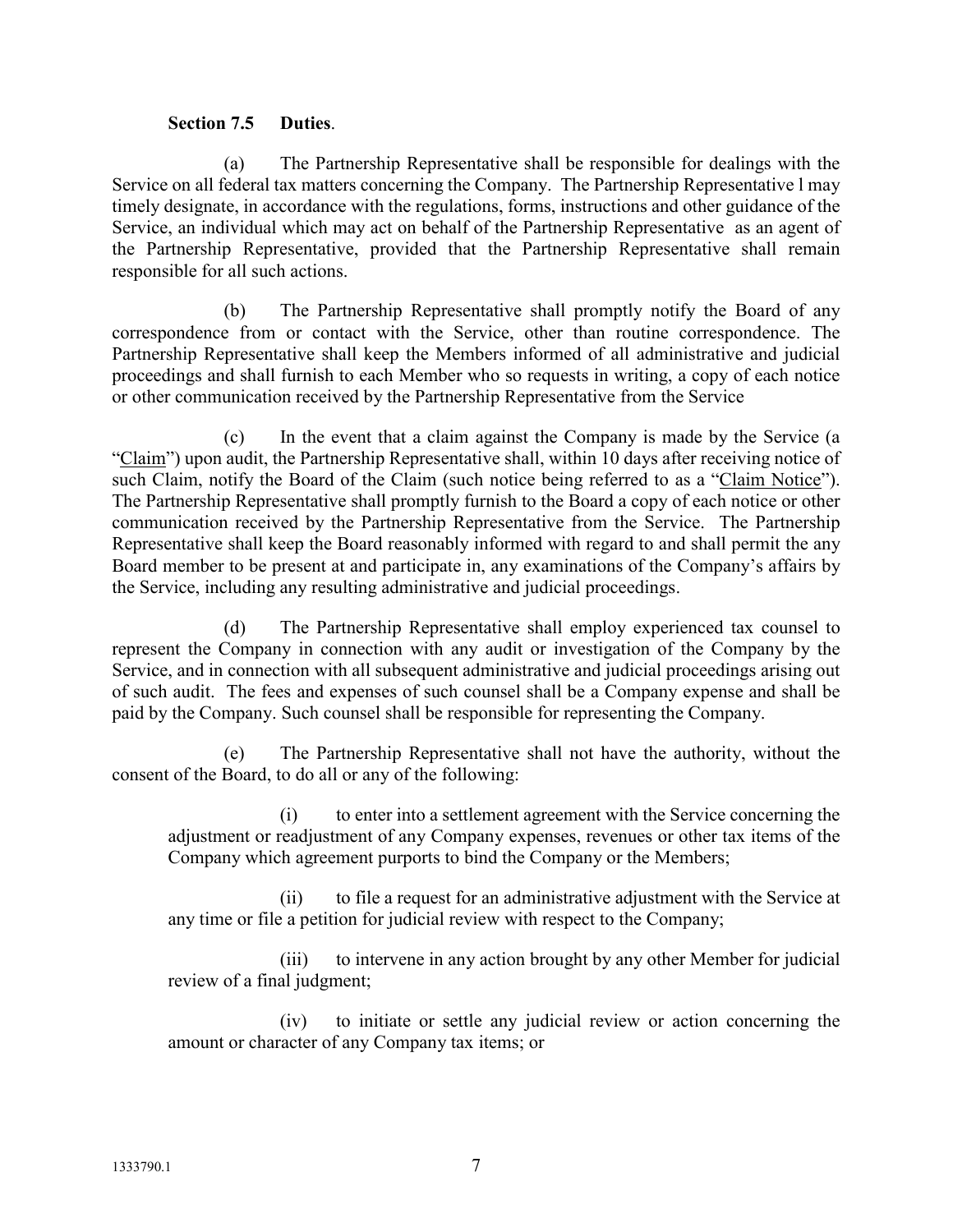(v) to enter into an agreement extending the period of limitations for assessing or computing any tax liability against the Company as contemplated in Section 6235(b) of the Code.

(f) The Board may, by separate notice and/or instructions given to the Partnership Representative set out other specific notification requirements and limitations of the Partnership Representative when dealing with the Service.

#### **Section 7.6 Final Adjustment/ Payment of Taxes**.

(a) If the Company or Partnership Representative receives a notice of final adjustment from the Service for the Company, the Partnership Representative shall promptly forward a copy of such notice to the Members and former Member's which were Member's in the applicable adjustment year(s). The Partnership Representative shall, unless otherwise directed in writing by the majority vote of the Members, timely file an election described in Code Section 6226(a) with respect to any notice of final company adjustment received by the Company and take such other actions as are required so that Code Section 6225 shall not apply with respect to any imputed underpayment with respect to any adjustment of an item of the Company or any Member's distributive share thereof. Each Member (including former Members) shall take any and all actions necessary to effect such election, including but not limited to making any payments required under Code Section 6226(b). Notwithstanding the above, in the event that an election described in Code Section 6226(a) is not made with respect to any notice of final company adjustment, each Member (including former Members if applicable) shall be obligated to make a capital contribution (or , for former Members, a payment) in an amount equal to such Member's share of the imputed underpayment (and any associated interest and penalties) owed by the Company under Code Section 6225. For purposes of the preceding sentence, each Member's (or former Member's) share of such imputed underpayment (and associated interest and penalties) shall be determined by taking into account (i) such Member's (or former Member's) share of the Profits, Losses and Credits to which such adjustment and imputed underpayment relate, as determined by the Company's accountants; and (ii) such Member's (or former Member's) obligation (if any) to indemnify, defend, or hold harmless the Company, any Member, the Manager and/or the Partnership Representative for such imputed underpayment (and any associated interest and penalties) under this Agreement. This provision shall survive any Member's transfer or assignment of its interest in the Company.

(b) If for any period the Company meets the requirements of Code Section 6221(b) to elect not to have Code Section 6221(a) apply with respect to any adjustment to Company tax items, the Partnership Representative may, in his, her, or its sole discretion, make such election described in Code Section 6221(b) for each tax year pursuant to Service requirements, as applicable.

(c) Notwithstanding the above, the Company may, in the discretion of Board, pay such amount provided under (a) above and treat such payment as an advancement to each Member. Amounts treated as advanced to any Member pursuant to this subsection (c) shall be repaid by the Member within 30 days after the Board gives notice to such Member making demand therefor. Any amounts so advanced and not timely repaid shall bear interest commencing on the expiration of said 30 day period, compounded monthly on any unpaid balance, at the lesser of (a)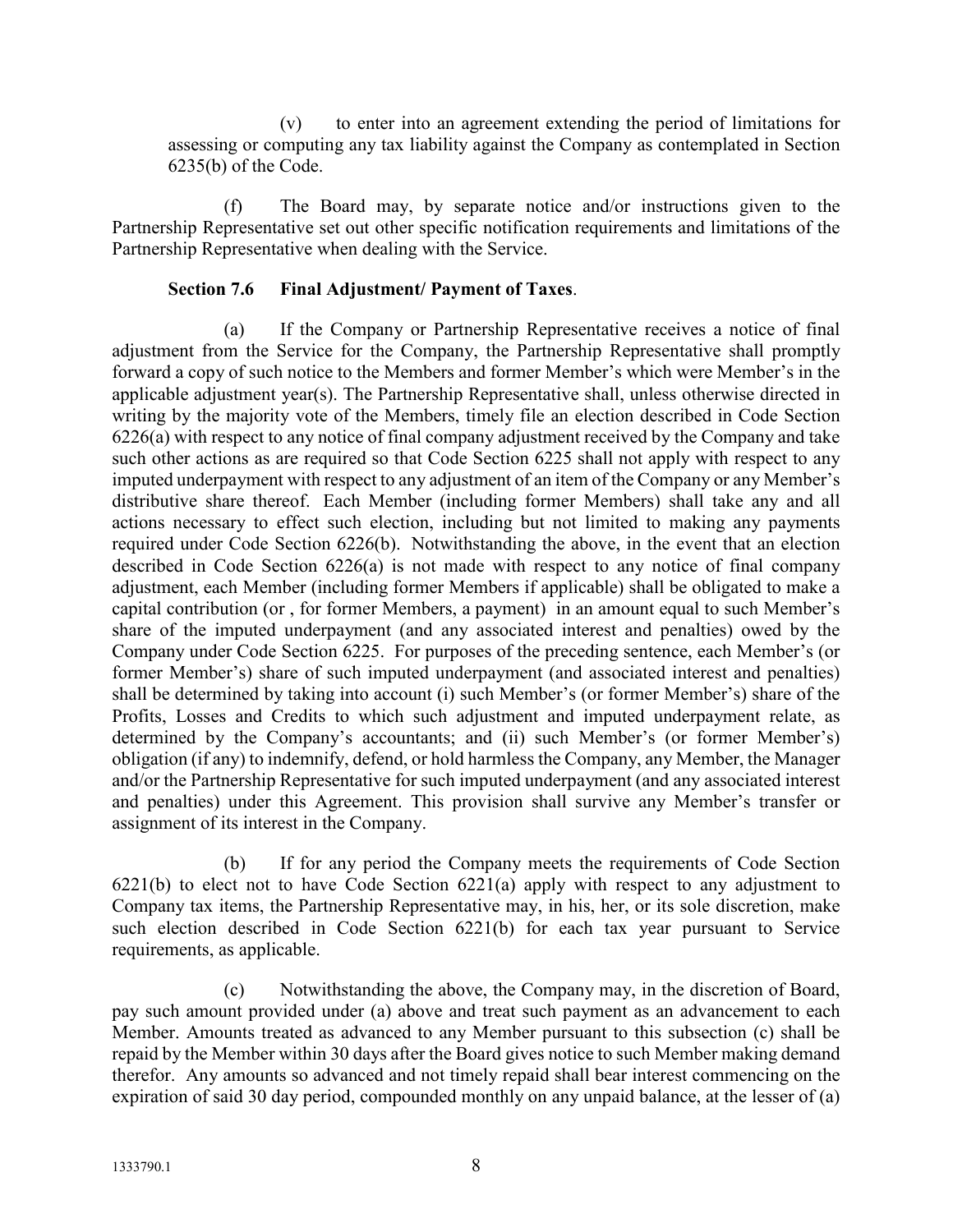eighteen percent (18%) per annum, or (b) the maximum rate permitted by applicable law as of such expiration. The Company may, in its discretion, withhold and/or collect unpaid advancement amounts from any Company distributions that would have otherwise be made to such Member in lieu of direct repayment ( a "Withholding Payment"). Such Withholding Payment shall be treated for all purposes as if such amount had been distributed to the Member. Each Member agrees to indemnify and hold harmless the Company and the other Members from and against all liability with respect to Withholding Payments required on behalf of, or with respect to, such Member. A Member's obligation to indemnify hereunder shall survive the transfer or assignment of such member's interest in the Company.

### **Section 7.7 Resignation, Removal and Replacement of Partnership Representative**.

(a) The Company may remove any Partnership Representative by an affirmative vote of the majority of the Members.

(b) Upon removal of a Partnership Representative, such Partnership Representative will have no further right or power to act on behalf of the Company and/or its Members. The removal notice, which shall be in writing, will be given to such removed Partnership Representative specifically providing, among other things, that he, she or it has no further right or power to act on behalf of the Company and/or its Members or enter into any agreements with the Service and that such person will promptly notify the Company in the event they receive any information from and/or are contacted by the Service.

(c) In the event the Partnership representative is removed pursuant to subsection (a) above or the Partnership Representative is unable to serve as Partnership Representative for any reason either voluntary or involuntary, including resignation, failure to continue to qualify as an eligible Partnership Representative pursuant to Regulation Section 301.6223-1(b), death, disability or incompetence, then the Company shall, within ten (10) days of such removal or other event appoint a successor Partnership Representative. Any successor Partnership Representative appointed shall be deemed eligible to serve as a Partnership Representative if requirements are met pursuant to Regulation Section 301.6223-1(b). A successor Partnership Representative shall have the same duties, powers and responsibilities set forth in this Article XI as the original Partnership Representative.

(d) In the event of a removal, resignation or other event causing the appointment of a successor Partnership Representative, the Company will file a notice of revocation of the previous Partnership Representative's status and the appointment of the new Partnership Representative. Such notice of revocation and appointment will be effective as of the time of appointment and for all previous taxable years of the Company. Such notice(s) will be filed as soon as administratively possible under Regulation Sections 301.6223-1(e) and 301.6227.

**Section 7.8 Election**. The Members, by majority vote, may elect to have the "centralized taxpayer audit rules" enacted by Section 1101 of the Bipartisan Budget Act of 2015, p.l. 114-74, and amended by the Protecting Americans From Tax Hikes Act of 2015, p.l. 114-113 apply to tax years beginning after November 2,2015 and prior to December 31, 2017. Such time, form and manner of such election shall be as required by Regulation Section 301.9100-22.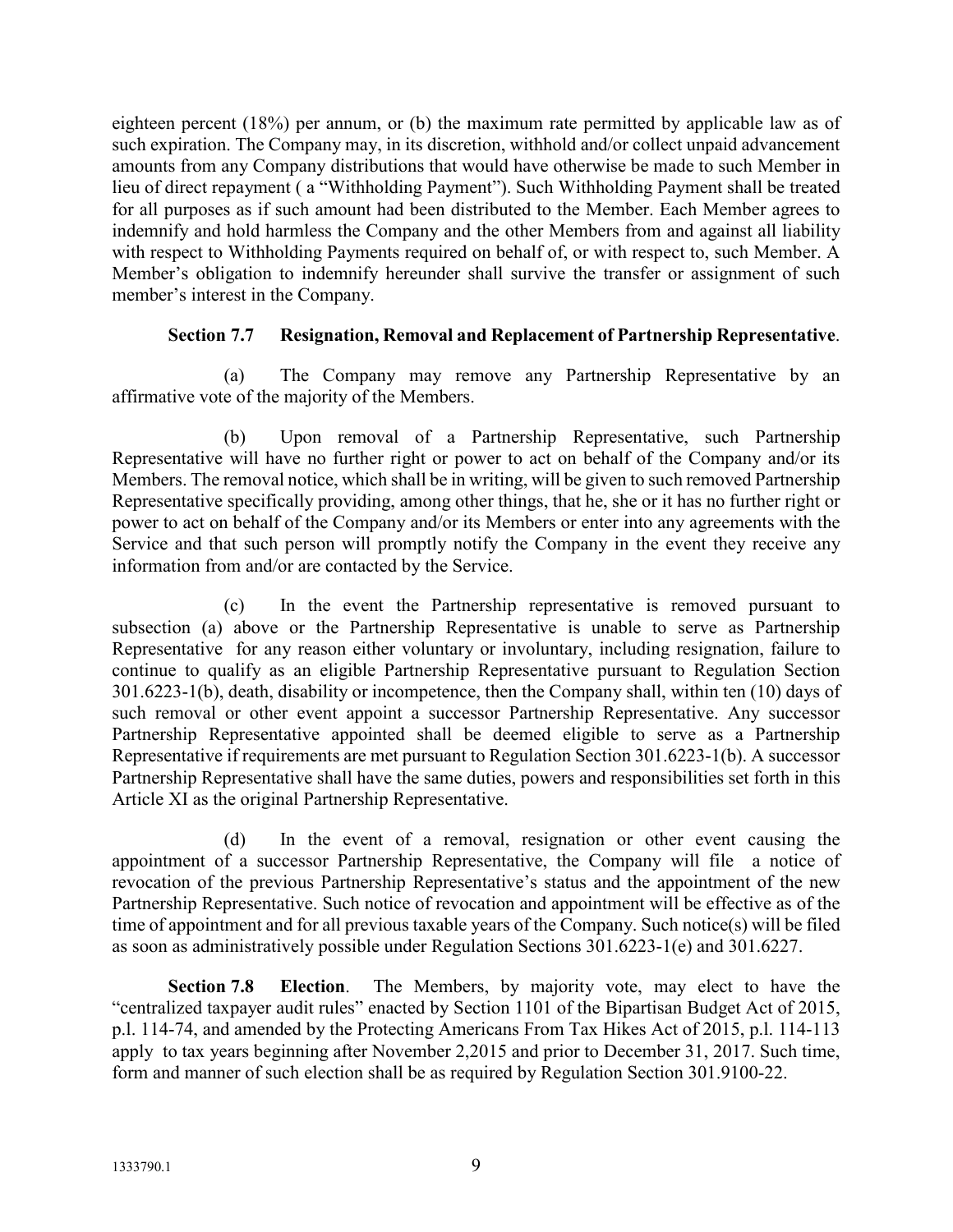#### **ARTICLE 8 Definitions**

Capitalized terms used herein and not otherwise defined shall have the meanings set forth in this Section 9.01.

(a) "Applicable Law" means all applicable provisions of (i) constitutions, treaties, statutes, laws (including the common law), rules, regulations, decrees, ordinances, codes, proclamations, declarations, or orders of any Governmental Authority; (ii) any consents or approvals of any Governmental Authority; and (iii) any orders, decisions, advisory, or interpretative opinions, injunctions, judgments, awards, decrees of, or agreements with, any Governmental Authority.

(b) "Articles of Organization" means the documents filed under La. R.S. 12:1304 for the purpose of forming the Company as amended or restated on 03/19/2002

(c) "Code" means the Internal Revenue Code of 1986, as amended.

(d) "Louisiana Act" means the Louisiana Business Corporation Act and any successor statute, as it may be amended from time to time.

(e) "Governmental Authority" means any federal, state, local, or foreign government or political subdivision thereof, or any agency or instrumentality of such government or political subdivision, or any self-regulated organization or other non-governmental regulatory authority or quasi-governmental authority (to the extent that the rules, regulations, or orders of such organization or authority have the force of law), or any arbitrator, court, or tribunal of competent jurisdiction.

(f) "Manager" means, individually, the persons serving on the CID Board of Managers.

(g) "Membership Interest" means an interest in the Company owned by a Member, including such Member's rights to (i) vote, consent, or participate in any Member decisions provided in this Agreement and the Louisiana Act; and (iii) receive any and all other benefits due to a Member under this Agreement and the Louisiana Act. The Membership Interest of each Member will be stated as a percentage interest in the same proportion as the total Capital Contributions of such Member bears to the total Capital Contributions of all Members.

(h) "Person" means an individual, corporation, partnership, joint venture, limited liability company, Governmental Authority, unincorporated organization, trust, association, or other entity.

(i) "Transfer" means to sell, transfer, assign, gift, pledge, encumber, hypothecate, or similarly dispose of, directly or indirectly, voluntarily or involuntarily, by operation of law or otherwise, or to enter into any contract, option, or other arrangement or understanding with respect to the sale, transfer, assignment, gift, pledge, encumbrance, hypothecation, or similar disposition of, any Membership Interests or any interest (including a beneficial interest) therein. "Transfer" when used as a noun shall have a correlative meaning.